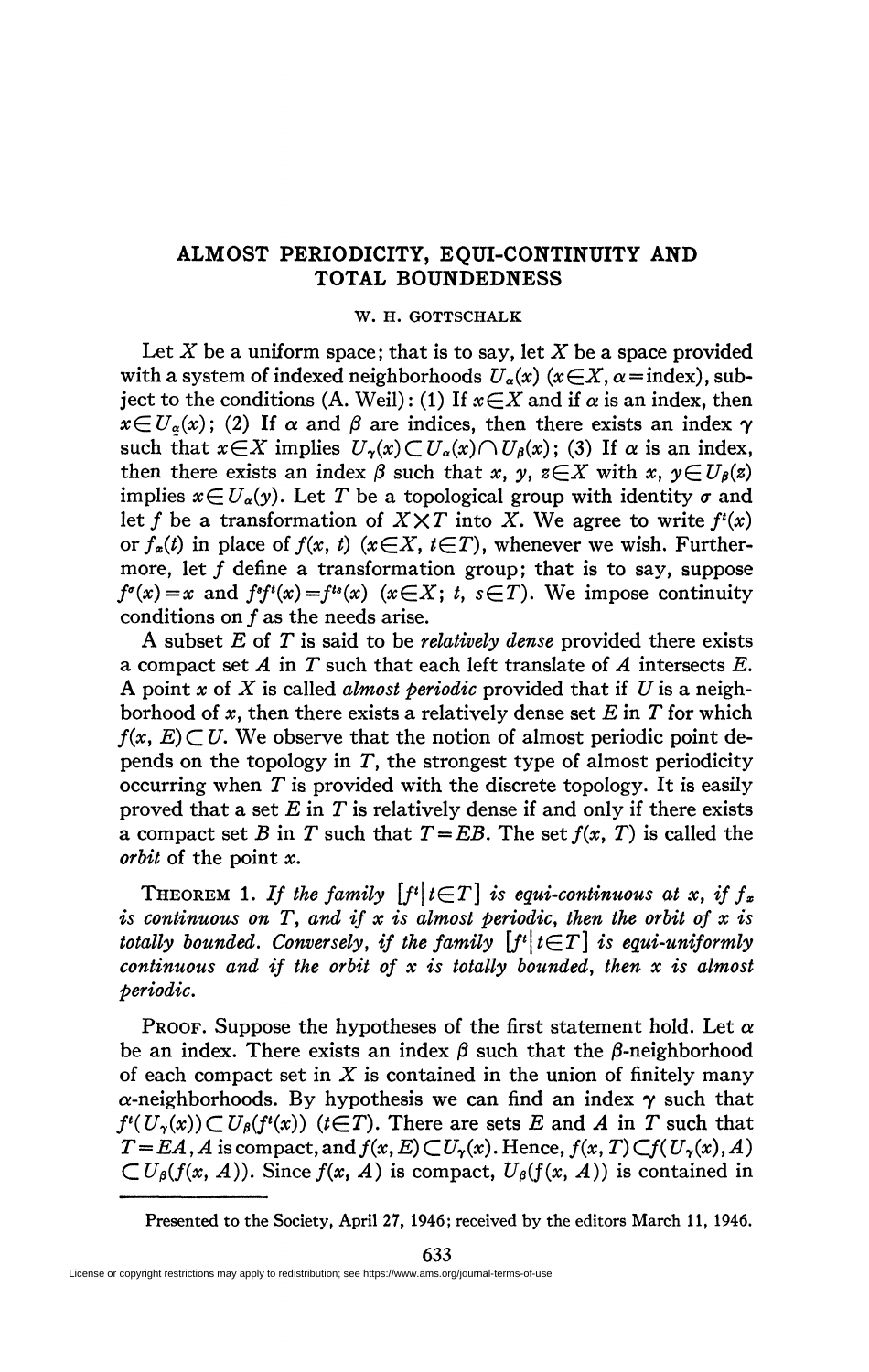the union of finitely many  $\alpha$ -neighborhoods. Thus the orbit of x is totally bounded.

Suppose the hypotheses of the second statement hold. Let  $\alpha$  be an index. By hypothesis there exists an index  $\beta$  such that  $f^{\ell}(U_{\beta}(y))$  $\subset U_{\alpha}(f^{t}(y))$  ( $y \in X, t \in T$ ). Choose finitely many elements  $t_{1}, \cdots, t_{n}$ of *T* so that  $f(x, T) \subset U_{i=1}^n V_i$ , where  $V_i = U_\beta(f(x, t_i))$ . If  $t \in T$ , then for some *i*,  $f(x, t) \in V_i$  whence  $f(x, t_i^{-1}) \in U_\alpha(x)$ . Hence, *x* is almost periodic.

COROLLARY 1. If the family  $[f^i]_t \in T$  *is equi-uniformly continuous, if*  $f<sub>x</sub>$  *is continuous on T, and if x is almost periodic, then x is almost periodic with respect to the discrete topology in T.* 

COROLLARY 2 (BOCHNER'S THEOREM). If  $x(\tau)$ ,  $-\infty < \tau < +\infty$ , is a *complex-valued continuous function, then x{r) is an almost periodic function in the sense of Bohr if and only if each sequence of translates*   $of x(\tau)$  contains a uniformly convergent subsequence.

PROOF. Define  $Y$  to be the collection of all complex-valued continuous functions  $y(\tau)$ ,  $-\infty < \tau < +\infty$ , and define indexed neighborhoods in Y so that  $y \in U_n(y_0)$  if and only if  $|y(\tau) - y_0(\tau)| < 1/n$  $(-\infty < \tau < +\infty)$  where the index *n* is a positive integer. Construct a transformation group  $g$  in  $Y$  by translation of the functions in  $Y$ , taking *T* to be the additive group of reals with its natural topology. Now x is an almost periodic point if and only if  $x(\tau)$  is an almost periodic function. Clearly, the family  $[g^t]_t \in T$  is equi-uniformly continuous. Also if  $x(\tau)$  is an almost periodic function, then  $x(\tau)$  is uniformly continuous whence  $g_x$  is continuous on T. Hence, by Theorem 1, x is an almost periodic point if and only if the orbit of *x* is totally bounded. The conclusion follows.

We point out that A. Weil [2, pp. 130-133*] l* has essentially taken Theorem 1 as the definition of an almost periodic point with respect to a transformation group.

If X is an arbitrary set, if Y is a uniform space, and if  $\Phi$  is a nonvacuous collection of functions on  $X$  to  $Y$ , then we consider  $\Phi$  to be a uniform space in the following manner: If  $\alpha$  is an index belonging to Y and if  $\phi \in \Phi$ , then the *α*-neighborhood  $U_a(\phi)$  of  $\phi$  is taken to be the set of all elements  $\psi$  of  $\Phi$  such that  $\psi(x) \in U_a(\phi(x))$  for every element *x* of *X.* 

The following lemma will be recognized as a generalization of Ascoli's theorem and its converse.

LEMMA 1. Let  $X$  and  $Y$  be uniform spaces and let  $\Phi$  be a nonvacuous

*1* Numbers in brackets refer to the Bibliography at the end of the paper.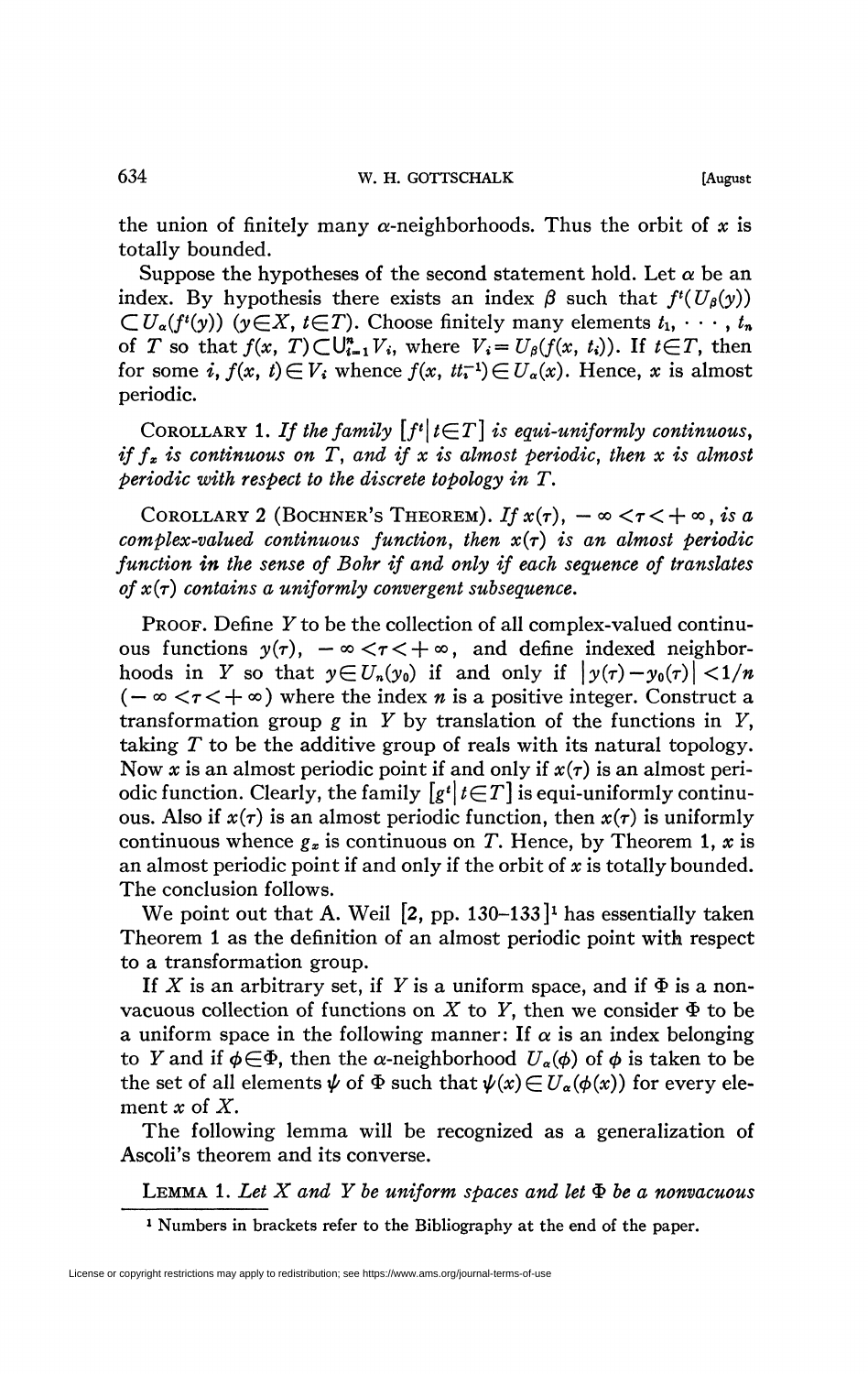*collection of functions on X to Y. If X and Y are totally bounded and if the family*  $\Phi$  *is equi-uniformly continuous, then the space*  $\Phi$  *is totally* bounded. Conversely, if the individual functions in  $\Phi$  are uniformly con $t$ *inuous and if the space*  $\Phi$  *is totally bounded, then the family*  $\Phi$  *is equiuniformly continuous.* 

PROOF. Suppose X and Y are totally bounded and  $\Phi$  is equi-uniformly continuous. Let  $\alpha$  be an index belonging to  $\Phi$  and, hence, to Y. Choose an index  $\beta$  belonging to Y so that a, b,  $c \in Y$  with a,  $b \in U_{\beta}(c)$ implies  $a \in U_a(b)$ . We can find an index  $\gamma$  belonging to Y and finitely many points  $y_1, \dots, y_n$  of *Y* so that  $y \in Y$  implies  $U_\gamma(y) \subset U_\beta(y_i)$ for some integer *j*,  $1 \leq j \leq n$ . There exists an index  $\delta$  belonging to X such that  $\phi(U_{\delta}(x))\subset U_{\gamma}(\phi(x))$ , ( $\phi \in \Phi$ ,  $x \in X$ ). Choose finitely many points  $x_1, \dots, x_m$  of X so that  $X = \bigcup_{i=1}^m U_i(x_i)$ . Hence if  $\phi \in \Phi$ , then to each integer *i*,  $1 \leq i \leq m$ , there corresponds at least one integer  $j, 1 \leq j \leq n$ , such that  $\phi(U_{\delta}(x_i)) \subset U_{\beta}(y_j)$ . Letting *I*, *J* denote the first *m, n* positive integers, each element  $\phi$  of  $\Phi$  defines in the obvious manner a class  $C(\phi)$  of transformations of I into J. Choose finitely many elements  $\phi_1, \cdots, \phi_r$  of  $\Phi$  so that the class  $\bigcup_{k=1}^r C(\phi_k)$  is maximal. It follows that  $\Phi = U_{k=1}^r U_{\alpha}(\phi_k)$ . Hence,  $\Phi$  is totally bounded.

Suppose now that the functions in  $\Phi$  are uniformly continuous and  $\Phi$  is totally bounded. Let  $\alpha$  be an index belonging to Y. There exists an index  $\gamma$  belonging to Y so that  $a \in U_{\gamma}(c)$ ,  $b \in U_{\gamma}(d)$  and  $c \in U_{\gamma}(d)$ implies  $a \in U_a(b)$ . Choose finitely many elements  $\phi_1, \cdots, \phi_n$  of  $\Phi$  so that  $\Phi = \bigcup_{i=1}^n U_\gamma(\phi_i)$ . Select indices  $\beta(i)$   $(i = 1, \dots, n)$  belonging to X which have the property that  $\phi_i(U_{\beta(i)}(x)) \subset U_{\gamma}(\phi_i(x))$  ( $x \in X$ ;  $i = 1, \dots, n$ . There exists an index  $\beta$  belonging to X for which  $U_{\beta}(x) \subset \bigcap_{i=1}^n U_{\beta(i)}(x)$  ( $x \in X$ ). We conclude that  $\phi(U_{\beta}(x)) \subset U_{\alpha}(\phi(x))$ ( $\phi \in \Phi$ ,  $x \in X$ ). Hence,  $\Phi$  is equi-uniformly continuous and the proof is completed.

We say that the transformation group ƒ is *almost periodic* provided that if  $\alpha$  is an index, then there exists a relatively dense set E in T for which  $x \in X$  implies  $f(x, E) \subset U_\alpha(x)$ . It may be verified that in order for f to be almost periodic it is both necessary and sufficient that if  $\alpha$  is an index, then there exists a compact set A in T such that to each element *tin T* there corresponds an element *s* in *A* for which  $f^{\prime}(x) \in U_{\alpha}(f^{\prime}(x))$  ( $x \in X$ ). If *T* has the discrete topology, this characterization reduces essentially to Montgomery's definition  $\vert 1, p. 323 \vert$ of an almost periodic transformation group.

In the following theorem we denote  $[f^t | t \in T]$  by G and, somewhat improperly, call *G* the transformation group.

THEOREM 2. If  $X$  is compact and if  $f$  is continuous on  $X \times T$ , then